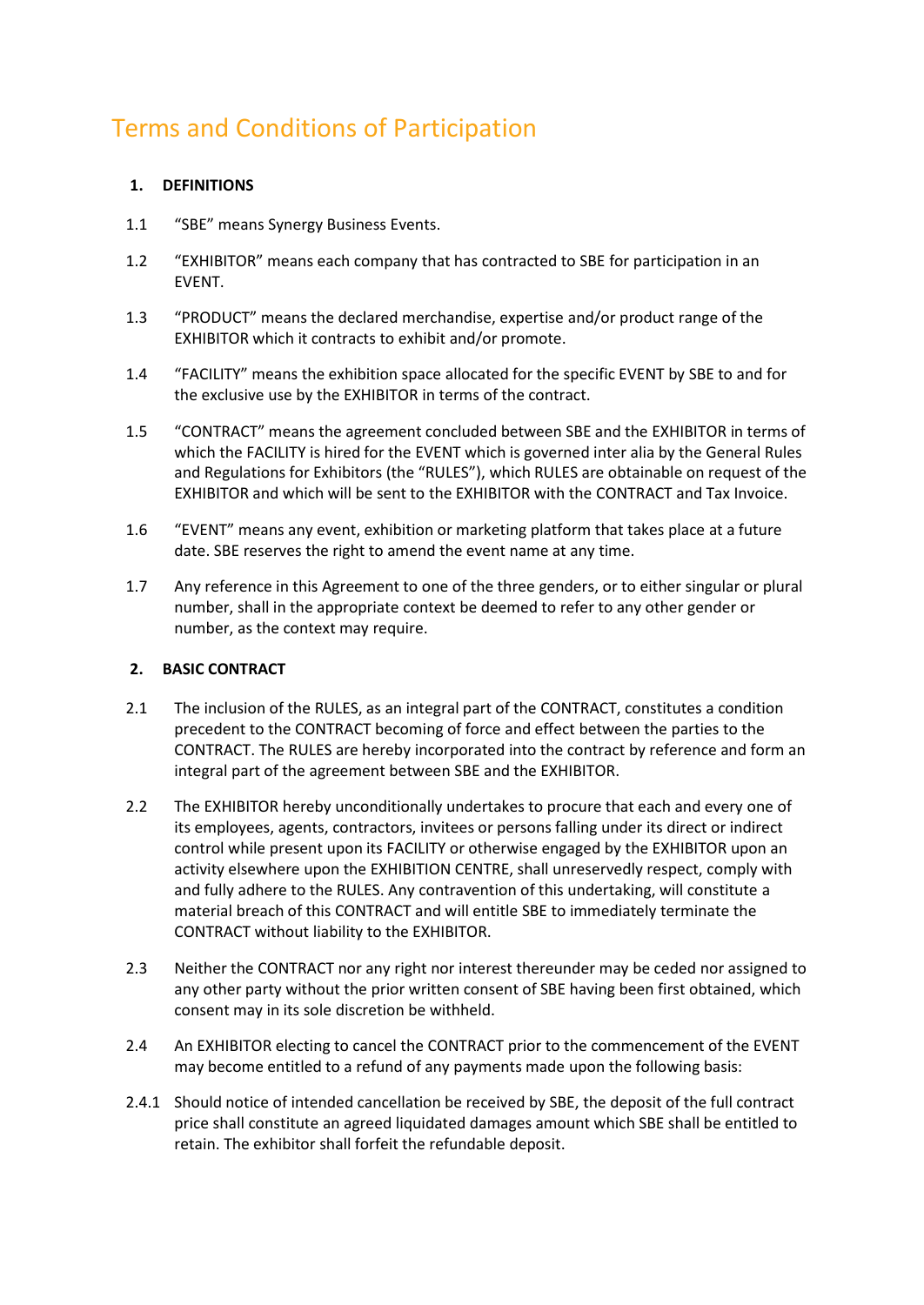- 2.4.2 Should an EXHIBITOR seek to cancel the CONTRACT within two months or less prior to an EVENT, the EXHIBITOR will not become entitled to the refund of any monies, it being acknowledged that if SBE will not be able to mitigate its losses by way of obtaining any replacement EXHIBITOR for the FACILITY, the full contract value will consequently in such circumstances remain owing and payable by the EXHIBITOR to SBE.
- 2.5 This CONTRACT shall be governed by the laws of the Republic of South Africa.
- 2.6 Whilst every effort will be made to meet the requirements of EXHIBITORS, SBE reserves the right to make any alterations which may be considered necessary in SBE's sole and unfettered discretion or to alter the positions of any of the facilities at any EVENT, or to take any other steps considered necessary in connection with an EVENT in which the EXHIBITOR shall have no claim of whatsoever nature and kind arising from whatsoever cause against SBE.

## **3. RESERVATION OF CONTRACT BENEFITS**

- 3.1 Whilst the CONTRACT shall have become established as detailed in 2.1, all right and benefits flowing therefrom in favour of the EXHIBITOR shall remain suspended until the EXHIBITOR has fully paid the agreed contract price to SBE.
	- I. Signing of the contract is bidding, as such it will be taken as confirmation.
- 3.2 Payment by the EXHIBITOR of the specified deposit, will convert the allocation to a FACILITY pending the final payment of the outstanding contract price by the EXHIBITOR in terms of 3.1
- 3.3 The act of payment of the deposit in terms of 3.2 will, in the absence of submission of a written confirmation notice, be deemed to constitute a tacit confirmation thus giving rise to the final legal ratification for the establishment of the CONTRACT.
- 3.4 Until such time as the specified deposit is paid in terms of 3.2, the allocation of the FACILITY shall remain of a tentative nature and at all times free to be re-allocated by SBE to any alternate EXHIBITOR in its sole discretion and upon oral or written notice to that affect being given to the former EXHIBITOR.
- 3.5 Payment of the CONTRACT price shall be required to be effected by the EXHIBITOR in strict compliance with the invoice terms therefore issued by SBE.
- 3.6 A failure to pay any contract monies in strict accordance with the stipulated times for payment, will constitute a material breach of the CONTRACT.

### **4. BREACH**

- 4.1 In the EVENT of a breach by any party of any term or condition of this CONTRACT (which excludes clause 2.2), the aggrieved party shall only be entitled to seek relief in terms hereof, after giving to the defaulting party written notice to remedy same within the following parameters:
- 4.1.1 48 (forty eight) hours' notice should the breach materialise within a period of two months prior to the commencement date of the Exhibition; and
- 4.1.2 Immediately should the breach materialise during the Exhibition.